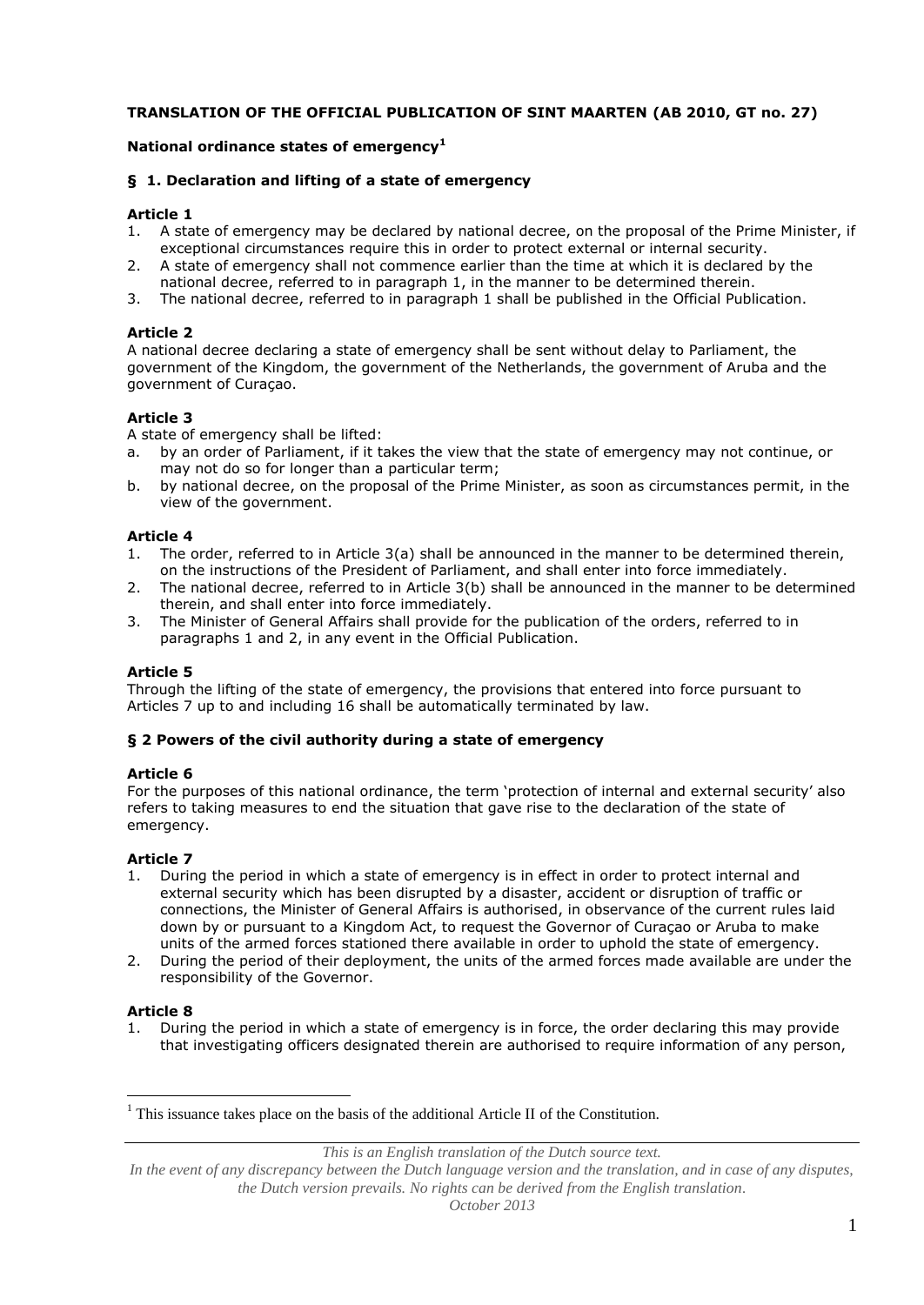and to require access to documents and information carriers on which data are recorded, if knowledge thereof is necessary in order to uphold the state of emergency.

- 2. If access is required as referred to in paragraph 2 provision or written recording and issue thereof may be required for brief periods in order to make copies.
- 3. All persons are required to provide the required information, in full and truthfully, and to grant the required access and the required provision or written record and issue. If necessary, a term may be set for compliance with these obligations.
- 4. Persons who, on the basis of their position, occupation or office, are required to protect confidentiality may claim privilege, but only to the extent that this concerns what is entrusted to them in that capacity. They may also refuse to grant access to documents and data and to provide assistance, to the extent that their obligation to protect confidentiality extends to this.
- 5. Further rules for the implementation of this Article may be imposed by the order, referred to in paragraph 1.

## **Article 9**

During the period in which a state of emergency is in force, the order declaring this may provide that all persons are forbidden, individually or in the company of others, to practice a religion or faith outside buildings and enclosed spaces.

## **Article 10**

- 1. During the period in which a state of emergency is in force, the order declaring this may provide that all persons are forbidden to express ideas or sentiments in public, to pass on, to gather or to receive information or to provide presentations, including those of films.
- 2. The public expression of sentiments and ideas as referred to in paragraph 1 in any event refers to the production, publication, possession, distribution, provision or trading of written documents, inscriptions, drawings or illustrations.
- 3. Further rules for the implementation of this Article may be imposed by the order, referred to in paragraph 1.

# **Article 11**

- 1. During the period in which a state of emergency is in force, the order declaring this may provide that:
	- a. all persons are forbidden to demonstrate in public or to take part in gatherings or demonstrations;
	- b. all persons are forbidden to use public roads, stop on public roads, to enter designated buildings, accommodations or sites, or to stay in the open air.
- 2. During the period in which a state of emergency is in force, the order declaring this may provide that locations in use by the country or by a business of the country are designated as forbidden locations, for the protection of information, the confidentiality of which must be protected in the interests of state security.
- 3. During the period in which a state of emergency is in force, areas may be designated by national decree, on the proposal of the Prime Minister, which shall be partially or fully evacuated. The order shall provide for the designation of locations for the accommodation of persons who, as a result of the evacuation have no adequate temporary accommodation.
- 4. Further rules may be laid down by the order, referred to in paragraph 1 regarding access to, traffic within and departure from designated areas.

# **Article 12**

During the period in which a state of emergency is in force, the order declaring this may provide that, if this is necessary in order to uphold the state of emergency, investigating officers designated for that purpose:

- a. have access to every location and are authorised to conduct investigations or house searches there;
- b. may enter homes without authorisation;
- c. are not required to provide proof of identity on entering premises;
- d. are not required to notify the occupant of the location or home of the purpose of entry.

## **Article 13**

1. During the period in which a state of emergency is in force, the order declaring this may provide that investigating officers designated for that purpose are authorised to view the contents of

*This is an English translation of the Dutch source text.*

*In the event of any discrepancy between the Dutch language version and the translation, and in case of any disputes, the Dutch version prevails. No rights can be derived from the English translation.*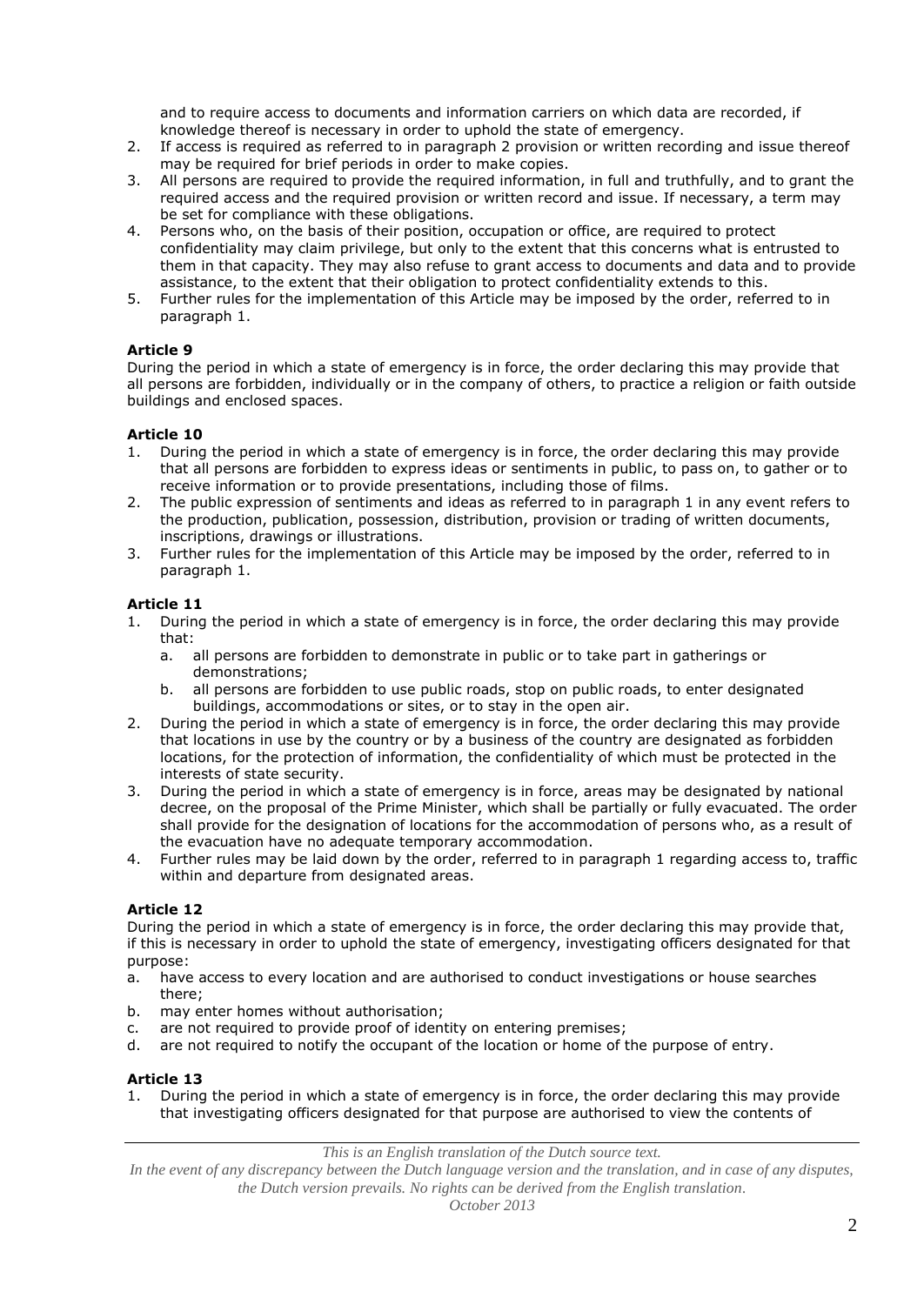correspondence, including electronic correspondence, without the consent of the sender or the addressee, or to monitor conversations conducted with the aid of telecommunication facilities without the prior authorisation of the courts, if this is necessary in order to uphold the state of emergency.

2. As soon as the need no longer applies, interested parties shall be notified of the use of these powers in writing, unless this is permanently counter to the interests of the country.

# **Article 14**

- 1. During the period in which a state of emergency is in force, the order declaring this may provide that the minister responsible for telecommunications is authorised to issue binding instructions and orders to holders of licences pursuant to the National ordinance telecommunication facilities with regard to the maintenance, operation, provision, use and security of public telecommunications networks, facilities, installations, transmission equipment or frequencies and the data or information dispatched, received or to be dispatched or received with this.
- 2. If the holders of licences suffer unreasonable financial disadvantages as a result of instructions issued pursuant to the first paragraph, they may be assigned fairly determined compensation.
- 3. If an instruction or order is not followed, the minister or persons whom he designates for that purpose is/are authorised to use goods or to requisition these and to take other measures to ensure that the instructions or orders are carried out.
- 4. Further rules for the implementation of this Article may be imposed by the order, referred to in paragraph 1.

## **Article 15**

- 1. During the period in which a state of emergency is in force, the order declaring this may provide that the Minister of Justice, or investigating officers designated for that purpose, are authorised to use immovable property and moveable assets, or to requisition these, providing written evidence thereof at the earliest opportunity.
- 2. As soon as possible, in the opinion of the Minister of Justice, the requisitioned property or asset shall be made available to the right-holder again by or on behalf of the minister. The right-holder shall be notified of this or it shall be publicised if property of more than one person has been used or requisitioned.
- 3. The competent authority is authorised to make changes to or on property that is used or requisitioned pursuant to paragraph 1.

#### **Article 16**

- 1. During the period in which a state of emergency is in force, the order declaring this may provide that the investigating officers designated for that purpose are authorised to investigate or confiscate all objects regarding which there are serious suspicions that they will be used to threaten external or internal security or which are of importance for determining the truth concerning a potential security threat.
- 2. An official record shall be drawn up of each confiscation. A copy of this record, which shall include the reasons for the confiscation, shall be sent to the interested party within twice times 24 hours, to the extent that notification of the interested party is not deemed to be counter to national security.

## **Article 17**

- 1. Persons who fail to follow instructions, directions or orders issued by the competent authority for the purpose of the implementation of this national ordinance may be taken to a location designated for that purpose and temporarily detained by or on behalf of the Minister of Justice.
- 2. The detention decision shall be recorded in writing and shall include the instructions that were not followed and the circumstances in which this took place.
- 3. The authorisation to detain persons shall be used only if necessary to prevent continuation or repetition of the non-compliance and compliance cannot reasonably be assured by other appropriate means.

## **Article 18**

1. As far as possible, the Minister of Justice shall ensure that detained persons are given an opportunity to have their details recorded by an official that he designates for that purpose, in evidence that they have been detained.

*This is an English translation of the Dutch source text.*

*In the event of any discrepancy between the Dutch language version and the translation, and in case of any disputes, the Dutch version prevails. No rights can be derived from the English translation.*